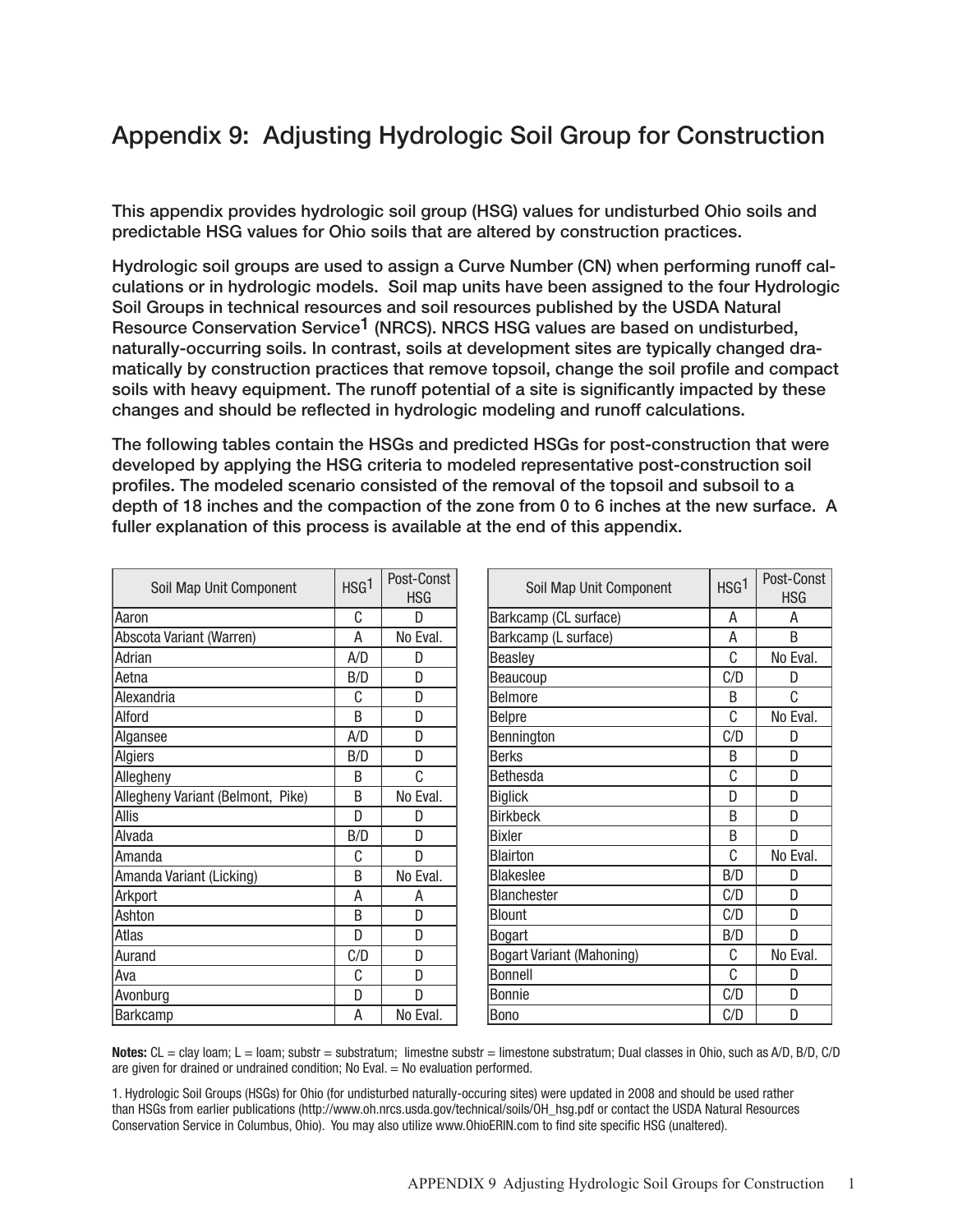| Soil Map Unit Component  | HSG <sup>1</sup> | Post-Const<br><b>HSG</b> | Soil Map Unit Component          | HSG <sup>1</sup> | Post-Const<br><b>HSG</b> |
|--------------------------|------------------|--------------------------|----------------------------------|------------------|--------------------------|
| Boston                   | С                | D                        | Clermont                         | D                | D                        |
| <b>Boyer</b>             | Α                | B                        | Clifty                           | A                | C                        |
| <b>Braceville</b>        | C/D              | D                        | Clymer                           | $\overline{B}$   | $\overline{\mathbb{C}}$  |
| <b>Brady</b>             | B                | No Eval.                 | Coblen                           | B                | No Eval.                 |
| <b>Bratton</b>           | C                | D                        | Cohoctah                         | A/D              | D                        |
| <b>Brecksville</b>       | D                | D                        | Colonie                          | Α                | A                        |
| <b>Brenton</b>           | B                | No Eval.                 | Colwood                          | B/D              | D                        |
| <b>Bronson</b>           | B                | No Eval.                 | Colwood (Erie)                   | C/D              | D                        |
| <b>Brooke</b>            | D                | D                        | Colyer                           | D                | D                        |
| <b>Brookside</b>         | C                | D                        | <b>Colyer Variant</b>            | C                | No Eval.                 |
| Brookston                | B/D              | D                        | Condit                           | C/D              | D                        |
| Broughton                | D                | D                        | Conneaut                         | C/D              | D                        |
| Brownsville              | Α                | D                        | Conotton                         | A                | $\overline{C}$           |
| <b>Brushcreek</b>        | $\overline{c}$   | D                        | <b>Conotton Variant</b>          | A                | No Eval.                 |
| Calcutta                 | C/D              | D                        | Coolville                        | C                | D                        |
| Cambridge                | D                | D                        | Corwin                           | C                | D                        |
| Cana                     | C                | D                        | Coshocton                        | C                | D                        |
| Cana Variant             | C                | No Eval.                 | Crane                            | B/D              | D                        |
| Canadice                 | D                | D                        | Crider                           | B                | No Eval.                 |
| Canal                    | C/D              | D                        | Crosby                           | C/D              | D                        |
| Caneadea                 | D                | D                        | Crouse                           | B                | No Eval.                 |
| Canfield                 | C                | D                        | Cruze                            | C                | D                        |
| Canfield (Summit)        | D                | D                        | Cuba                             | B                | $\mathsf C$              |
| Canfield Variant (Stark) | $\overline{C}$   | No Eval.                 | Culleoka                         | B                | D                        |
| Captina                  | C                | No Eval.                 | Cyclone                          | B/D              | D                        |
| Cardinal                 | C/D              | D                        | Cygnet                           | B/D              | D                        |
| Cardington               | $\overline{C}$   | D                        | Damascus                         | B/D              | D                        |
| Carlisle                 | A/D              | D                        | Damascus (Stark)                 | C/D              | D                        |
| Casco                    | B                | A                        | Dana                             | B                | D                        |
| Castalia                 | Α                | D                        | Darien                           | C/D              | D                        |
| Cedarfalls               | A                | No Eval.                 | Darroch                          | B/D              | D                        |
| Celina                   | C                | D                        | Defiance                         | C/D              | D                        |
| Celina Variant           | $\overline{C}$   | No Eval.                 | Dekalb                           | Β                | D                        |
| Centerburg               | C                | D                        | Del Rey                          | C/D              | D                        |
| Ceresco                  | A/D              | D                        | Del Rey Variant                  | C/D              | D                        |
| Chagrin                  | B                | $\mathbb C$              | Digby                            | B/D              | D                        |
| Channahon                | D                | D                        | Digby (till substr) (Wood)       | C/D              | D                        |
| Chavies                  | А                | $\sf B$                  | Digby Variant (Auglaize, Putnam) | C/D              | D                        |
| Chenango                 | А                | $\sf A$                  | Dixboro                          | B/D              | D                        |
| Chili                    | B                | $\mathbb{C}$             | <b>Doles</b>                     | C/D              | D                        |
| Cidermill                | B                | D                        | Donnelsville                     | B                | No Eval.                 |
| Cincinnati               | $\mathbb C$      | D                        | Drummer                          | B/D              | D                        |
| Clarksburg               | C                | D                        | <b>Dubois</b>                    | C/D              | D                        |
| Claysville               | C/D              | D                        | Dunbridge                        | B                | D                        |

Notes: CL = clay loam; L = loam; substr = substratum; limestne substr = limestone substratum; Dual classes in Ohio, such as A/D, B/D, C/D are given for drained or undrained condition; No Eval. = No evaluation performed.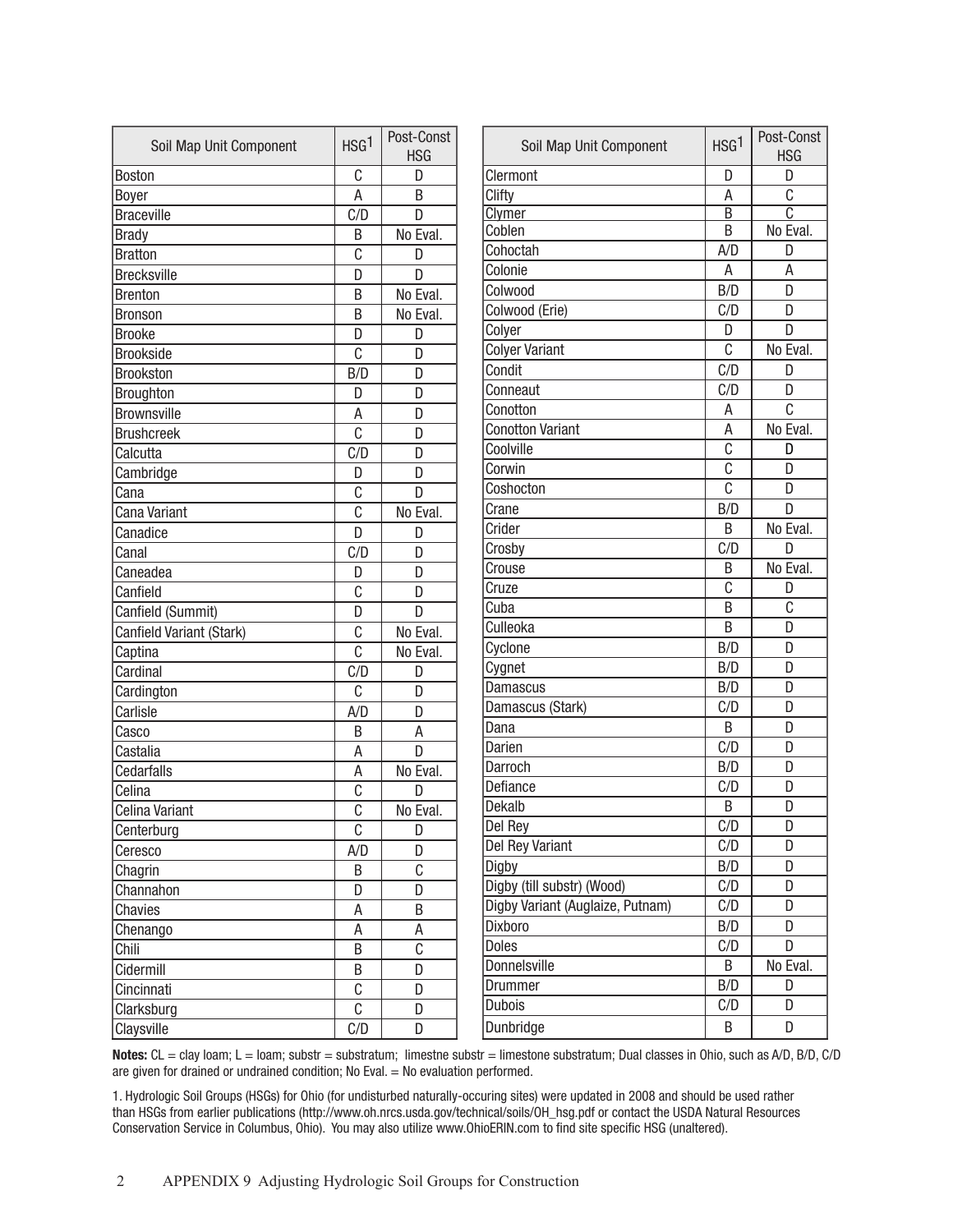| Soil Map Unit Component    | HSG <sup>1</sup>          | Post-Const<br><b>HSG</b> | č                 |
|----------------------------|---------------------------|--------------------------|-------------------|
| Duncannon                  | B                         | C                        | Gavers            |
| Dunham                     | B/D                       | D                        | Geebur            |
| Eden                       | D                         | D                        | Genese            |
| Edenton                    | C                         | D                        | Genese            |
| Edwards                    | C/D                       | D                        | Germai            |
| Eel                        | B/D                       | D                        | Gessie            |
| Eel moderately deep        | C/D                       | D                        | Gilford           |
| Eel Variant (Shelby)       | С                         | No Eval.                 | Gilpin            |
| Elba                       | C                         | D                        | Ginat             |
| Eldean                     | B                         | D                        | Glendo            |
| Elkinsville                | B                         | D                        | Glenfor           |
| Elliott                    | C/D                       | D                        | Glynwc            |
| Ellsworth                  | C                         | D                        | Glynwc            |
| Elnora                     | A/D                       | D                        | Gospor            |
| Endoaquents                | D                         | D                        | Granby            |
| Enoch                      | C                         | C                        | Granby            |
| Ernest                     | C                         | D                        | Grayfor           |
| Euclid                     | C/D                       | D                        | Gresha            |
| Fairmount                  | D                         | D                        | Guerns            |
| Fairmount Variant (Greene) | C                         | No Eval.                 | Hacker            |
| Fairpoint                  | $\overline{c}$            | D                        | Haney             |
| Farmerstown                | $\overline{\mathfrak{c}}$ | C                        | Hanove            |
| Faywood                    | $\overline{c}$            | D                        | Harbor            |
| Fincastle                  | C/D                       | D                        | Harrod            |
| Fitchville                 | C/D                       | D                        | Hartsho           |
| <b>Fitchville Variant</b>  | C/D                       | D                        | Hartsho           |
| Flatrock                   | B/D                       | D                        | Haskin            |
| Flatrock (limestne substr) | B/D                       | D                        | Haubst            |
| Fluvaquents                | D                         | D                        | Haymo             |
| Fox                        | B                         | D                        | Hayter            |
| <b>Frankstown Variant</b>  | C                         | No Eval.                 | Hazleto           |
| Fredericktown              | B                         | No Eval.                 | Hennep            |
| Frenchtown                 | D                         | D                        | Hensha            |
| Fries                      | D                         | D                        | Hensha            |
| Fulton                     | C/D                       | D                        | Heverlo           |
| Fulton (till substr)       | C/D                       | D                        | <b>Hickory</b>    |
| <b>Fulton Variant</b>      | C/D                       | D                        | Holly             |
| Fulton (till substr)       | C/D                       | D                        | Holton            |
| Gageville                  | C/D                       | D                        | Homer             |
| Galen                      | A/D                       | D                        | Homev             |
| Gallia                     | Β                         | C                        | Homev             |
|                            | C                         | С                        |                   |
| Gallman                    | B                         | C                        |                   |
| Gasconade                  | D                         | D                        | Hoytvill          |
| Gallipolis                 |                           |                          | Hornell<br>Houckt |

| Soil Map Unit Component              | HSG <sup>1</sup> | Post-Const<br><b>HSG</b> |
|--------------------------------------|------------------|--------------------------|
| Gavers                               | C/D              | D                        |
| Geeburg                              | D                | D                        |
| Genesee                              | B                | C                        |
| Genesee Variant (Ottawa)             | C                | No Eval.                 |
| Germano                              | B                | D                        |
| Gessie                               | B                | C                        |
| Gilford                              | A/D              | D                        |
| Gilpin                               | C                | D                        |
| Ginat                                | C/D              | D                        |
| Glendora                             | A/D              | D                        |
| Glenford                             | C/D              | D                        |
| Glynwood                             | D                | D                        |
| Glynwood (limestne substr) (Hancock) | C/D              | D                        |
| Gosport                              | D                | D                        |
| Granby                               | A/D              | D                        |
| Granby (till substr)                 | A/D              | D                        |
| Grayford                             | B                | No Eval.                 |
| Gresham                              | C/D              | D                        |
| Guernsey                             | C                | D                        |
| <b>Hackers</b>                       | B                | D                        |
| Haney                                | B                | D                        |
| Hanover                              | C                | D                        |
| Harbor                               | B/D              | D                        |
| Harrod                               | C/D              | D                        |
| Hartshorn                            | B                | D                        |
| Hartshorn Variant (Monroe)           | B/D              | D                        |
| <b>Haskins</b>                       | C/D              | D                        |
| Haubstadt                            | D                | D                        |
| Haymond                              | B                | C                        |
| Hayter                               | Α                | C                        |
| Hazleton                             | A                | C                        |
| Hennepin                             | D                | D                        |
| Henshaw                              | C/D              | D                        |
| <b>Henshaw Variant</b>               | C/D              | D                        |
| Heverlo                              | C                | No Eval.                 |
| Hickory                              | B                | C                        |
| Holly                                | B/D              | D                        |
| Holton                               | B/D              | D                        |
| Homer                                | B/D              | D                        |
| Homewood                             | С                | D                        |
| Homeworth                            | B/D              | D                        |
| Hornell                              | D                | D                        |
| Houcktown                            | C/D              | D                        |
| Hoytville                            | C/D              | D                        |

Notes: CL = clay loam; L = loam; substr = substratum; limestne substr = limestone substratum; Dual classes in Ohio, such as A/D, B/D, C/D are given for drained or undrained condition; No Eval. = No evaluation performed.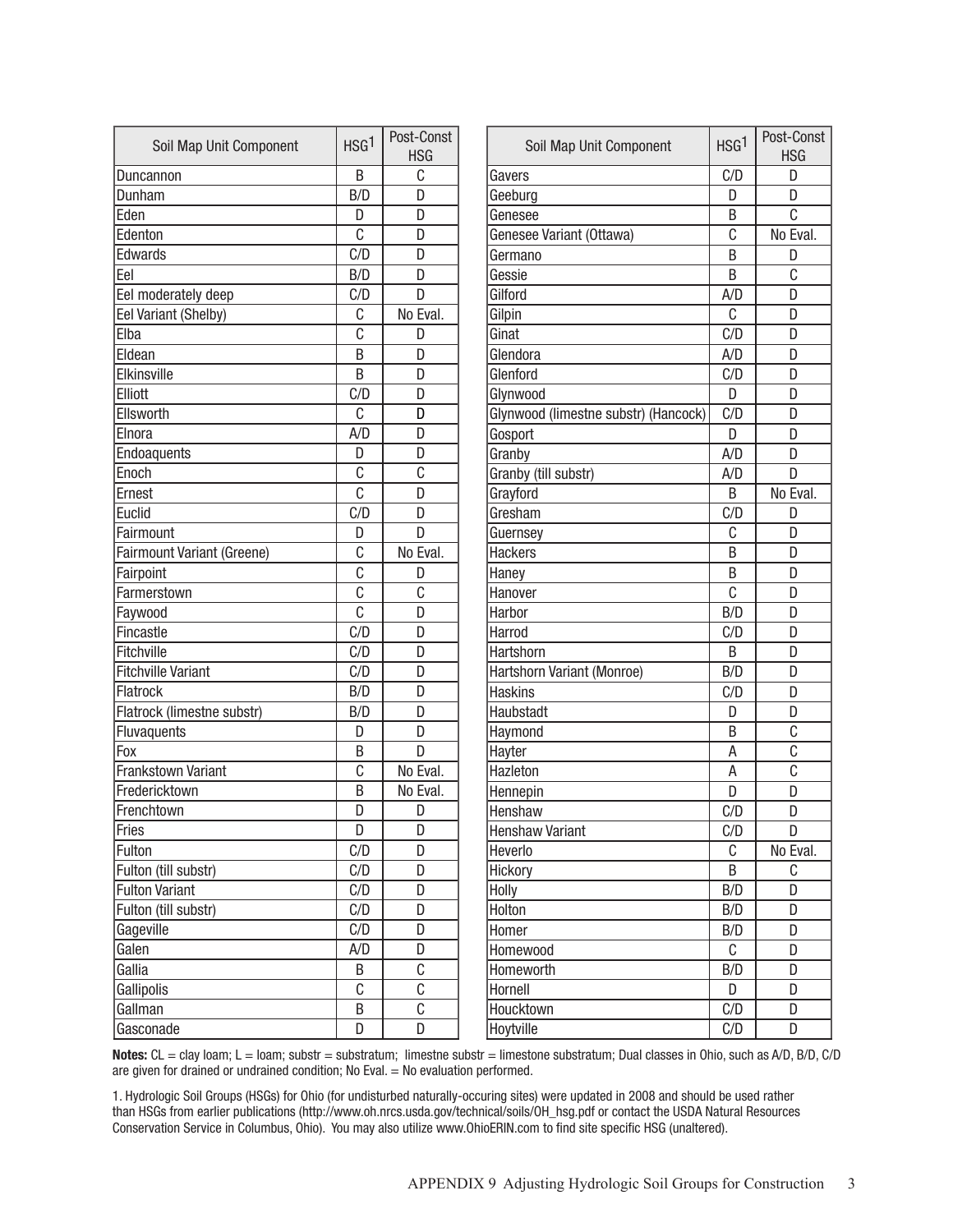| Soil Map Unit Component  | HSG <sup>1</sup> | Post-Const<br><b>HSG</b> | Soil Map Unit Component  | HSG <sup>1</sup> | Post-Const<br><b>HSG</b> |
|--------------------------|------------------|--------------------------|--------------------------|------------------|--------------------------|
| <b>Hoytville Variant</b> | C/D              | D                        | Lindside                 | C                | D                        |
| Huntington               | B                | D                        | Linwood                  | B/D              | D                        |
| <b>Hyatts</b>            | C/D              | D                        | Lippincott               | B/D              | D                        |
| Ionia                    | B                | No Eval.                 | Lobdell                  | $\mathsf C$      | D                        |
| Iva                      | C/D              | D                        | Lockport                 | D                | D                        |
| Jenera                   | C/D              | D                        | Lorain                   | C/D              | D                        |
| Jeneva                   | B                | No Eval.                 | Lordstown                | С                | D                        |
| Jessup                   | C                | D                        | Lorenzo                  | А                | No Eval.                 |
| Jimtown                  | B/D              | D                        | Losantville              | D                | D                        |
| Johnsburg                | D                | D                        | Loudon                   | C                | D                        |
| Joliet                   | D                | D                        | Loudonville              | C                | D                        |
| Jonesboro                | C                | D                        | Lowell                   | C                | D                        |
| Jules                    | B                | No Eval.                 | Lucas                    | D                | D                        |
| Kanawha                  | B                | C                        | Lumberton                | B                | D                        |
| Kane                     | B/D              | D                        | Luray                    | C/D              | D                        |
| Keene                    | C                | D                        | Luray Variant (Stark)    | B/D              | D                        |
| Kendallville             | C                | C                        | Lybrand                  | C                | D                        |
| Kensington               | B                | C/D                      | Lykens                   | C                | D                        |
| Kerston                  | C/D              | D                        | Mahalasville             | B/D              | D                        |
| Kibbie                   | B/D              | D                        | Mahoning                 | C/D              | D                        |
| Killbuck                 | C/D              | D                        | Marblehead               | D                | D                        |
| <b>Kings Variant</b>     | C/D              | D                        | Marengo                  | B/D              | D                        |
| Kingsville               | A/D              | D                        | <b>Markland</b>          | C                | D                        |
| Kinn                     | B                | No Eval.                 | <b>Martinsville</b>      | B                | D                        |
| Knoxdale                 | B                | No Eval.                 | Martisco                 | B/D              | D                        |
| Kokomo                   | C/D              | D                        | Martisco Variant (Logan) | C/D              | D                        |
| Kyger                    | A/D              | D                        | <b>McGary</b>            | C/D              | D                        |
| Lakin                    | Α                | Α                        | <b>McGary Variant</b>    | C/D              | D                        |
| Lamberjack               | B/D              | D                        | <b>McGuffey</b>          | D                | D                        |
| Lamson                   | A/D              | D                        | Mechanicsburg            | B                | C                        |
| Landes                   | Α                | A                        | Medway                   | C                | D                        |
| Lanier                   | А                | Α                        | <b>Medway Variant</b>    | C                | D                        |
| Latham                   | D                | D                        | Medway (limestne substr) | B/D              | D                        |
| Latty                    | C/D              | D                        | Melvin                   | B/D              | D                        |
| Latty (till substr)      | C/D              | D                        | Mentor                   | B                | D                        |
| Lawshe                   | D                | D                        | Mermill                  | C/D              | D                        |
| Lenawee                  | C/D              | D                        | <b>Mermill Variant</b>   | C/D              | D                        |
| Lenawee Variant          | C/D              | D                        | Mertz                    | С                | $\mathbb C$              |
| Leoni                    | А                | No Eval.                 | Metamora                 | B/D              | D                        |
| Lewisburg                | D                | D                        | Miami                    | C                | D                        |
| <b>Library Variant</b>   | C/D              | D                        | Miami Variant            | C                | No Eval.                 |
| Libre                    | C                | No Eval.                 | Miamian                  | C                | D                        |
| Licking                  | C                | D                        | <b>Miamian Variant</b>   | C                | No Eval.                 |
| Lily                     | B                | D                        | Milford                  | C/D              | D                        |

Notes: CL = clay loam; L = loam; substr = substratum; limestne substr = limestone substratum; Dual classes in Ohio, such as A/D, B/D, C/D are given for drained or undrained condition; No Eval.  $=$  No evaluation performed.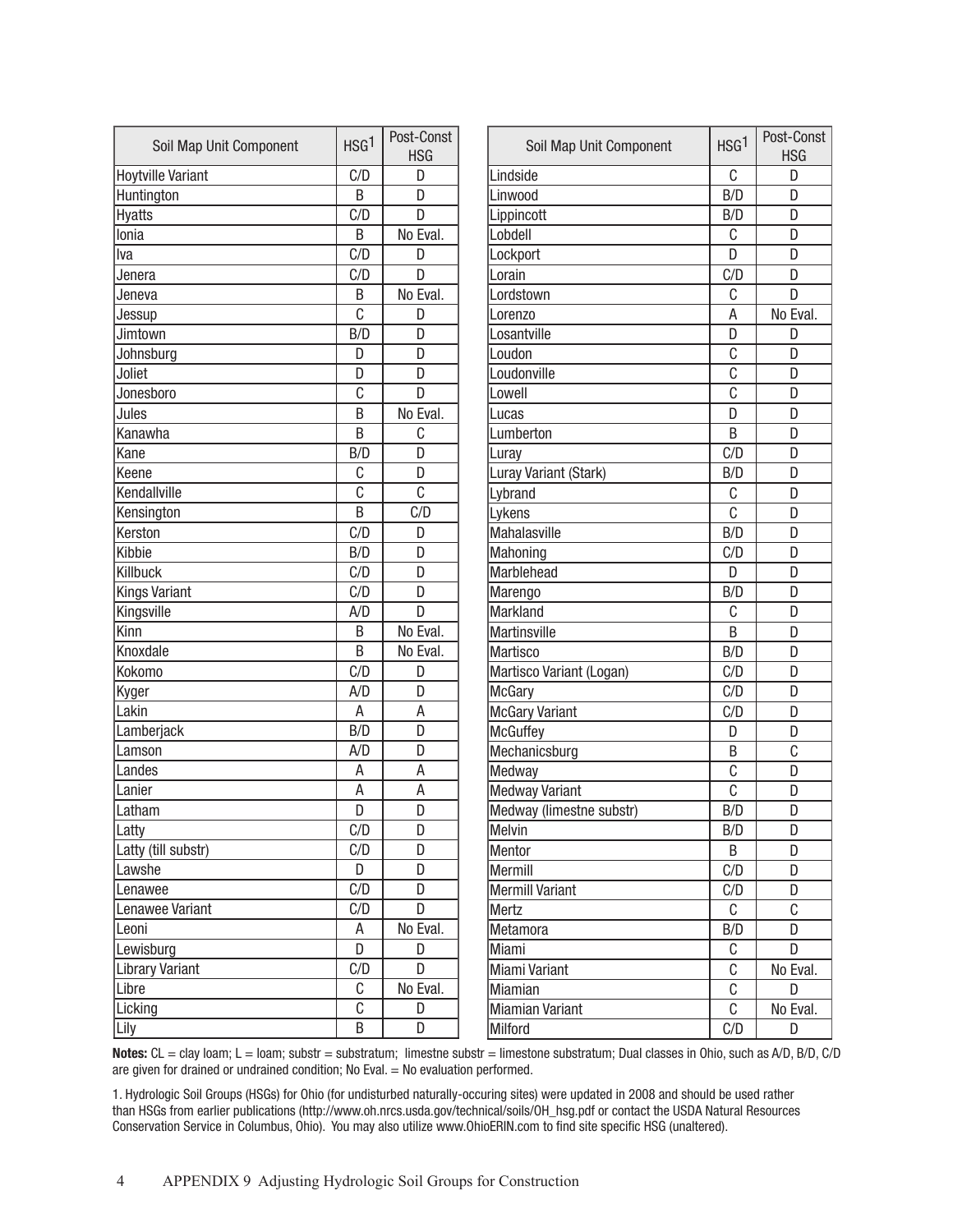| Soil Map Unit Component     | HSG <sup>1</sup> | Post-Const<br><b>HSG</b> | Soil Map Unit Component | HSG <sup>1</sup> | Post-Const<br><b>HSG</b> |
|-----------------------------|------------------|--------------------------|-------------------------|------------------|--------------------------|
| Mill                        | C/D              | D                        | Oshtemo                 | A                | А                        |
| Millgrove                   | B/D              | D                        | Oshtemo (till substr)   | Α                | C                        |
| Millsdale                   | C/D              | D                        | Otego                   | B/D              | D                        |
| Milton                      | C                | D                        | <b>Otisville</b>        | А                | A                        |
| Milton Variant              | $\overline{C}$   | No Eval.                 | Ottokee                 | Α                | D                        |
| Miner                       | C/D              | D                        | Ottokee (till substr)   | Α                | No Eval.                 |
| Minoa                       | B/D              | D                        | <b>Otwell</b>           | D                | D                        |
| Mitiwanga                   | C/D              | D                        | Pacer                   | B                | No Eval.                 |
| Mitiwanga Variant           | D                | D                        | Painesville             | C/D              | D                        |
| Monongahela                 | D                | D                        | Pandora                 | C/D              | D                        |
| Montgomery                  | C/D              | D                        | Papakating              | C/D              | D                        |
| Montgomery Variant (Pike)   | D                | D                        | Parke                   | B                | D                        |
| Morley                      | D                | $\overline{D}$           | Parr                    | B                | No Eval.                 |
| Morley (limestone substr)   | C                | No Eval.                 | Pate                    | D                | D                        |
| Morningsun                  | B                | No Eval.                 | Patton                  | B/D              | D                        |
| Morristown                  | C                | C                        | <b>Patton Variant</b>   | B/D              | D                        |
| Morrisville                 | C                | No Eval.                 | Paulding                | D                | D                        |
| Mortimer                    | C/D              | D                        | Pekin                   | D                | D                        |
| <b>Moshannon</b>            | B                | D                        | Peoga                   | C/D              | D                        |
| Muck                        | B/D              | D                        | Perrin                  | Α                | No Eval.                 |
| Muse                        | C                | D                        | Pewamo                  | C/D              | D                        |
| Muskego                     | C/D              | D                        | Pewamo Variant          | C/D              | D                        |
| Muskingum                   | C                | C                        | Philo                   | B                | D                        |
| Nappanee                    | D                | D                        | Pierpont                | C                | D                        |
| Negley                      | A                | $\overline{c}$           | Pike                    | B                | D                        |
| Neotoma                     | A                | No Eval.                 | Pinegrove               | A                | A                        |
| <b>Newark</b>               | B/D              | D                        | Pinnebog                | A/D              | D                        |
| Newark Variant              | B/D              | D                        | Piopolis                | C/D              | D                        |
| Nicely                      | C                | No Eval.                 | Plainfield              | Α                | A                        |
| Nicholson                   | C                | No Eval.                 | Platea                  | D                | D                        |
| Nineveh                     | Β                | No Eval.                 | Plattville              | C                | No Eval.                 |
| Nolin                       | Β                | D                        | Plumbrook               | A/D              | D                        |
| Nolin Variant               | B                | No Eval.                 | Pope                    | Β                | A                        |
| Oakville                    | А                | Α                        | Princeton               | B                | B                        |
| Ockley                      | B                | $\overline{c}$           | Prout                   | C/D              | D                        |
| Odell                       | C/D              | $\overline{D}$           | <b>Purdy Variant</b>    | C/D              | D                        |
| Ogontz                      | B                | No Eval.                 | Pyrmont                 | D                | D                        |
| Olentangy                   | B/D              | D                        | Ragsdale                | C/D              | D                        |
| Olmsted                     | B/D              | D                        | Rainsboro               | С                | D                        |
| Omulga                      | D                | D                        | Rainsville              | $\mathbb C$      | No Eval.                 |
| Opequon                     | D                | D                        | Ramsey                  | D                | D                        |
| Orrville                    | B/D              | D                        | Randolph                | C/D              | D                        |
| Orrville Variant (Richland) | A/D              | D                        | Rarden                  | D                | D                        |
|                             |                  |                          |                         |                  |                          |

Orrville Variant (Ashland) C/D D  $C$  No Eval. Ramsey D D D D Randolph C/D D Rarden D D D D Raub B/D D Notes: CL = clay loam; L = loam; substr = substratum; limestne substr = limestone substratum; Dual classes in Ohio, such as A/D, B/D, C/D are given for drained or undrained condition; No Eval. = No evaluation performed.

1. Hydrologic Soil Groups (HSGs) for Ohio (for undisturbed naturally-occuring sites) were updated in 2008 and should be used rather than HSGs from earlier publications (http://www.oh.nrcs.usda.gov/technical/soils/OH\_hsg.pdf or contact the USDA Natural Resources

Conservation Service in Columbus, Ohio). You may also utilize www.OhioERIN.com to find site specific HSG (unaltered).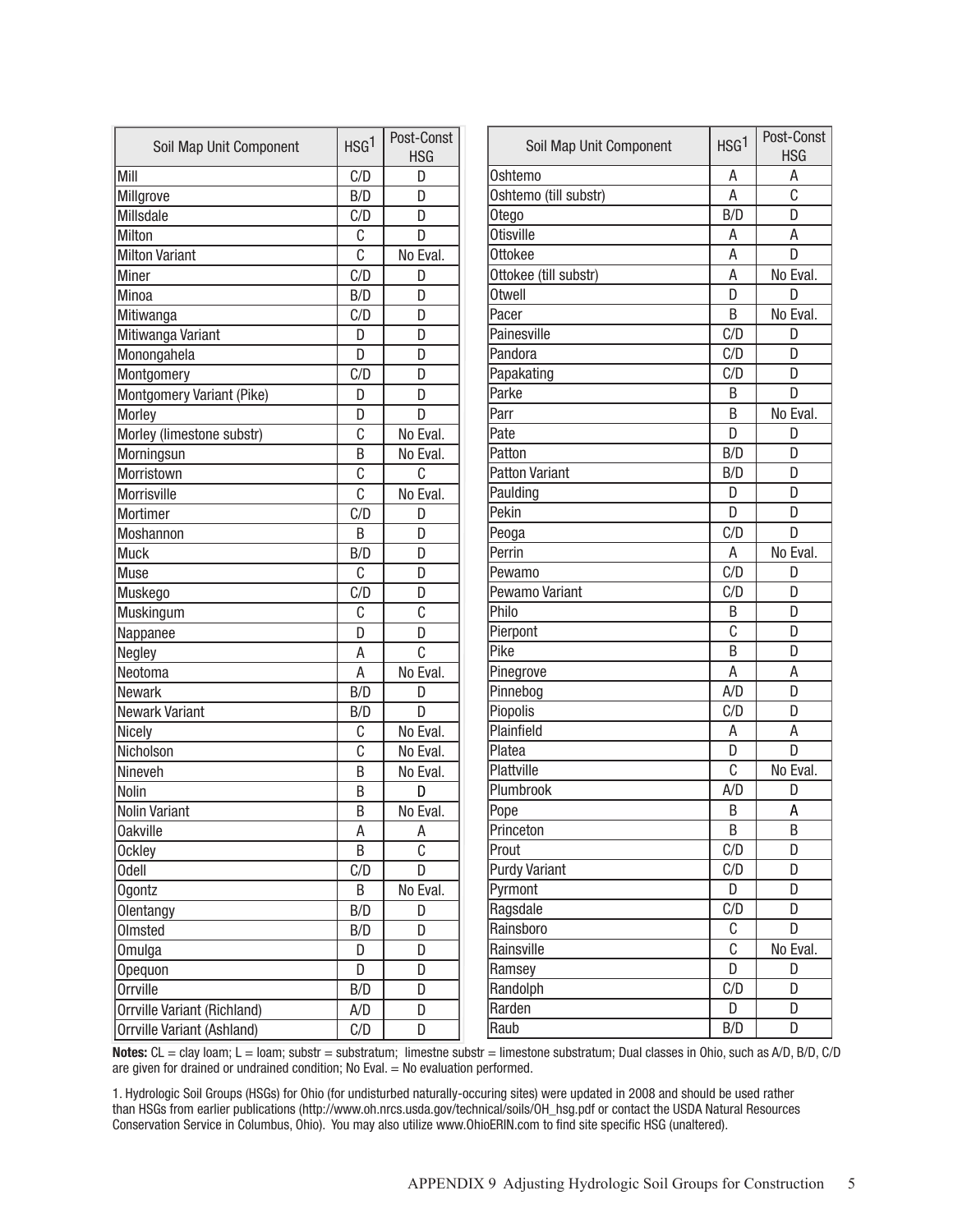| Soil Map Unit Component  | HSG <sup>1</sup> | Post-Const<br><b>HSG</b> | Soil Map Unit (         |
|--------------------------|------------------|--------------------------|-------------------------|
| Ravenna                  | D                | D                        | Seward                  |
| Rawson                   | D                | D                        | Sewell                  |
| <b>Red Hook</b>          | B/D              | D                        | Shawtown                |
| Reesville                | B/D              | D                        | Sheffield               |
| Remsen                   | D                | D                        | Shelocta                |
| Rensselaer               | B/D              | D                        | <b>Shinrock</b>         |
| Rensselaer (till substr) | B/D              | D                        | Shinrock Variant (Her   |
| Richland                 | B                | D                        | Shinrock (till substr)  |
| <b>Riddles</b>           | B                | C                        | <b>Shoals</b>           |
| Rigley                   | Α                | A                        | Shoals (mod deep)       |
| <b>Rigley Variant</b>    | A                | No Eval.                 | <b>Shoals Variant</b>   |
| Rimer                    | A/D              | D                        | Sisson                  |
| Rimer (deep phase)       | A/D              | D                        | Skidmore                |
| Risingsun                | C/D              | D                        | <b>Skidmore Variant</b> |
| Ritchey                  | D                | D                        | Sleeth                  |
| Rittman                  | D                | D                        | Sligo                   |
| Rockmill                 | B/D              | D                        | Sloan                   |
| Rodman                   | A                | Α                        | Sloan (mod deep)        |
| Rollersville             | C/D              | D                        | <b>Sloan Variant</b>    |
| Romeo                    | D                | D                        | Sloan (limestone sub    |
| Roselms                  | D                | D                        | <b>Smothers</b>         |
| Ross                     | B                | C                        | Spargus                 |
| <b>Ross Variant</b>      | D                | D                        | Sparta                  |
| Rossburg                 | B                | D                        | <b>Spinks</b>           |
| Rossmoyne                | C                | D                        | Spinks (deep to limes   |
| Roundhead                | C/D              | D                        | St. Clair               |
| Rush                     | B                | D                        | <b>Stafford</b>         |
| Russell                  | B                | D                        | Stanhope                |
| Russell (bedrock substr) | B                | No Eval.                 | Steinsburg              |
| Sandusky                 | B/D              | D                        | <b>Stendal</b>          |
| Sarahsville              | D                | D                        | <b>Stone</b>            |
| Saranac                  | C/D              | D                        | <b>Stonelick</b>        |
| Sardinia                 | B                | D                        | <b>Strawn</b>           |
| Savona                   | B/D              | D                        | <b>Stringley</b>        |
| Saylesville              | C                | D                        | Sugarvalley             |
| Schaffenaker             | Α                | D                        | Summitville             |
| Schaffer                 | C/D              | D                        | Swanton                 |
| Scioto                   | Β                | No Eval.                 | Switzerland             |
| Sciotoville              | C                | D                        | Taggart                 |
| Sebring                  | C/D              | D                        | <b>Tarhollow</b>        |
| <b>Sebring Variant</b>   | C/D              | D                        | <b>Tarlton</b>          |
| Secondcreek              | C/D              | D                        | Tedrow                  |
| Sees                     | C                | D                        | Tedrow (till substr) (V |
| Senecaville              | C/D              | D                        | Teegarden               |
|                          |                  |                          |                         |

| Soil Map Unit Component     | HSG <sup>1</sup> | Post-Const<br><b>HSG</b> |
|-----------------------------|------------------|--------------------------|
| Seward                      | Α                | D                        |
| Sewell                      | A                | No Eval.                 |
| Shawtown                    | B                | No Eval.                 |
| Sheffield                   | D                | D                        |
| Shelocta                    | Β                | D                        |
| <b>Shinrock</b>             | C                | D                        |
| Shinrock Variant (Henry)    | C/D              | D                        |
| Shinrock (till substr)      | C/D              | D                        |
| <b>Shoals</b>               | B/D              | D                        |
| Shoals (mod deep)           | C/D              | D                        |
| <b>Shoals Variant</b>       | C/D              | D                        |
| Sisson                      | B                | D                        |
| <b>Skidmore</b>             | Α                | C                        |
| <b>Skidmore Variant</b>     | Α                | No Eval.                 |
| Sleeth                      | B/D              | D                        |
| Sligo                       | B                | No Eval.                 |
| Sloan                       | B/D              | D                        |
| Sloan (mod deep)            | B/D              | D                        |
| Sloan Variant               | B/D              | D                        |
| Sloan (limestone substr)    | B/D              | D                        |
| <b>Smothers</b>             | C/D              | D                        |
| <b>Spargus</b>              | B                | No Eval.                 |
| Sparta                      | Α                | No Eval.                 |
| <b>Spinks</b>               | Α                | Α                        |
| Spinks (deep to limestone)  | Α                | No Eval.                 |
| St. Clair                   | D                | D                        |
| <b>Stafford</b>             | A/D              | D                        |
| <b>Stanhope</b>             | B/D              | D                        |
| Steinsburg                  | B                | D                        |
| <b>Stendal</b>              | B/D              | D                        |
| <b>Stone</b>                | C/D              | D                        |
| <b>Stonelick</b>            | Α                | B                        |
| <b>Strawn</b>               | D                | D                        |
| <b>Stringley</b>            | Α                | No Eval.                 |
| Sugarvalley                 | B/D              | D                        |
| Summitville                 | С                | D                        |
| Swanton                     | B/D              | D                        |
| Switzerland                 | B                | No Eval.                 |
| Taggart                     | C/D              | D                        |
| <b>Tarhollow</b>            | C                | D                        |
| <b>Tarlton</b>              | C                | No Eval.                 |
| <b>Tedrow</b>               | A/D              | D                        |
| Tedrow (till substr) (Wood) | C/D              | D                        |
| Teegarden                   | C/D              | D                        |

Notes: CL = clay loam; L = loam; substr = substratum; limestne substr = limestone substratum; Dual classes in Ohio, such as A/D, B/D, C/D are given for drained or undrained condition; No Eval. = No evaluation performed.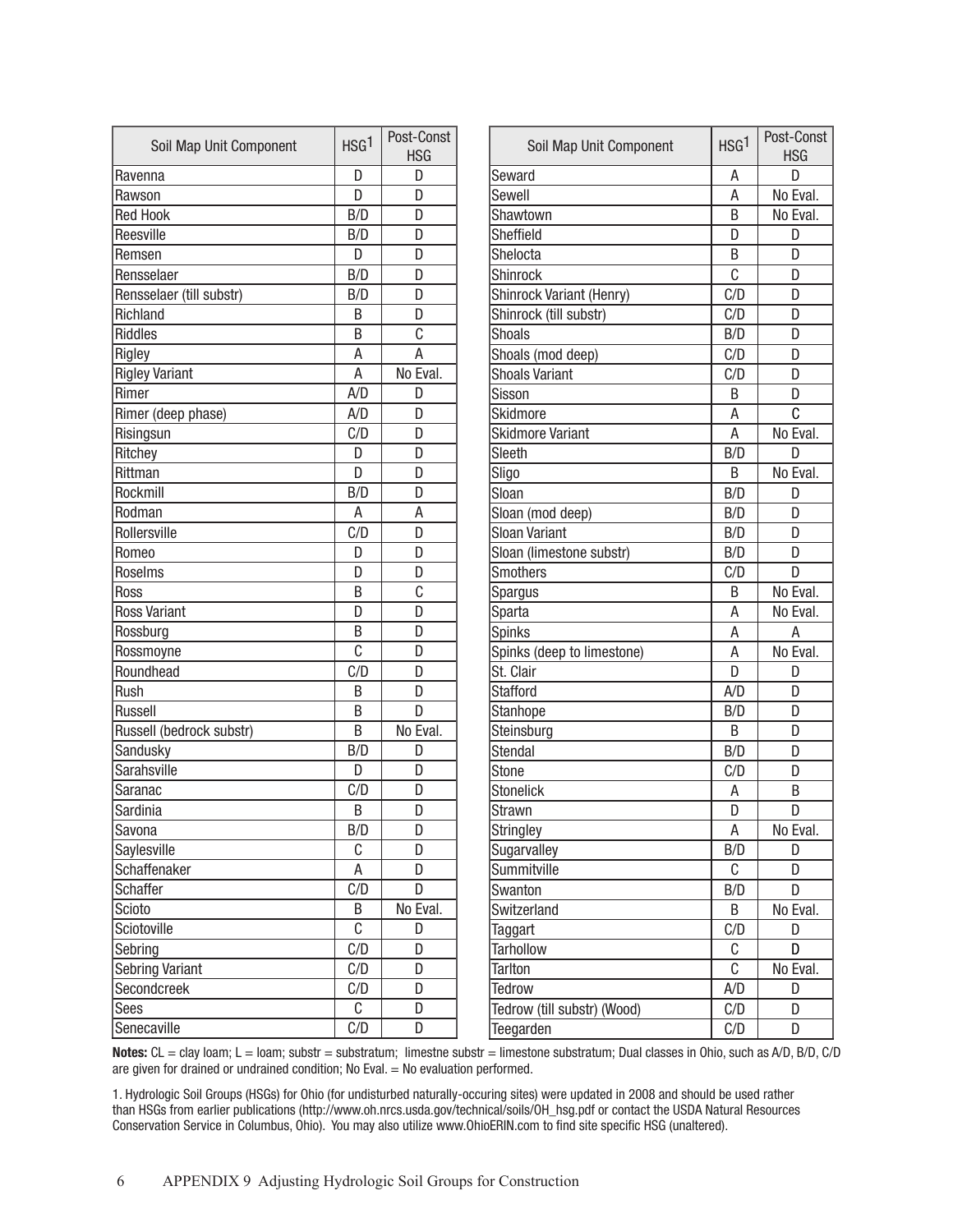| Thackery<br>B<br>D<br><b>Thackery Variant</b><br>No Eval.<br>B<br>Thackery (till substr)<br>B/D<br>D<br><b>Thrifton</b><br>D<br>D<br><b>Tiderishi</b><br>C/D<br>D<br>Tilsit<br>D<br>D<br>Ċ<br>Α<br>Tioga<br>A<br>No Eval.<br>Tioga variant (Cuyahoga)<br>No Eval.<br>Tioga variant (Lake)<br>B<br>B<br>Tippecanoe<br>D<br>C/D<br>Tiro<br>D<br><b>Titusville</b><br>D<br>D<br>C/D<br>Toledo<br>D<br><b>Towerville</b><br>C/D<br>D<br>Ċ<br><b>Trappist</b><br>D<br>B/D<br>Treaty<br>D<br>C<br>Tremont<br>D<br><b>Trumbull</b><br>D<br>D<br>C<br>No Eval.<br>Tuscarawas<br>C<br><b>Tuscola</b><br>D<br>$\overline{c}$<br>No Eval.<br>Tuscola Variant<br>C/D<br>Tygart<br>D<br>Tyler<br>D<br>D<br>A<br>A<br>Tyner<br><b>Tyner Variant</b><br>Α<br>No Eval.<br>$\overline{\mathfrak{c}}$<br><b>Typic Udorthents</b><br>No Eval.<br>$\overline{\mathfrak{c}}$<br>Uniontown<br>D<br>$\overline{\mathfrak{c}}$<br>Upshur<br>D<br>D<br>Valley<br>D<br>C<br>Vandalia<br>D<br>C/D<br>Vandergrift<br>D<br>Vanlue<br>C/D<br>D<br>C<br>Vaughnsville<br>D<br>Venango<br>C/D<br>D<br>C<br>Vincent<br>D<br>C/D<br>Wabasha<br>D<br>Wabasha Variant<br>D<br>D<br>Wadsworth<br>D<br>D<br><b>Wadsworth Variant</b><br>D<br>D<br>Wakeland<br>Β<br>No Eval.<br>Wakeman<br>В<br>No Eval.<br>Wallkill<br>B/D<br>D<br>C/D<br><b>Wallkill Variant</b><br>D | Soil Map Unit Component | HSG <sup>1</sup> | Post-Const<br><b>HSG</b> |
|---------------------------------------------------------------------------------------------------------------------------------------------------------------------------------------------------------------------------------------------------------------------------------------------------------------------------------------------------------------------------------------------------------------------------------------------------------------------------------------------------------------------------------------------------------------------------------------------------------------------------------------------------------------------------------------------------------------------------------------------------------------------------------------------------------------------------------------------------------------------------------------------------------------------------------------------------------------------------------------------------------------------------------------------------------------------------------------------------------------------------------------------------------------------------------------------------------------------------------------------------------------------------------------------------------------------------------|-------------------------|------------------|--------------------------|
|                                                                                                                                                                                                                                                                                                                                                                                                                                                                                                                                                                                                                                                                                                                                                                                                                                                                                                                                                                                                                                                                                                                                                                                                                                                                                                                                 |                         |                  |                          |
|                                                                                                                                                                                                                                                                                                                                                                                                                                                                                                                                                                                                                                                                                                                                                                                                                                                                                                                                                                                                                                                                                                                                                                                                                                                                                                                                 |                         |                  |                          |
|                                                                                                                                                                                                                                                                                                                                                                                                                                                                                                                                                                                                                                                                                                                                                                                                                                                                                                                                                                                                                                                                                                                                                                                                                                                                                                                                 |                         |                  |                          |
|                                                                                                                                                                                                                                                                                                                                                                                                                                                                                                                                                                                                                                                                                                                                                                                                                                                                                                                                                                                                                                                                                                                                                                                                                                                                                                                                 |                         |                  |                          |
|                                                                                                                                                                                                                                                                                                                                                                                                                                                                                                                                                                                                                                                                                                                                                                                                                                                                                                                                                                                                                                                                                                                                                                                                                                                                                                                                 |                         |                  |                          |
|                                                                                                                                                                                                                                                                                                                                                                                                                                                                                                                                                                                                                                                                                                                                                                                                                                                                                                                                                                                                                                                                                                                                                                                                                                                                                                                                 |                         |                  |                          |
|                                                                                                                                                                                                                                                                                                                                                                                                                                                                                                                                                                                                                                                                                                                                                                                                                                                                                                                                                                                                                                                                                                                                                                                                                                                                                                                                 |                         |                  |                          |
|                                                                                                                                                                                                                                                                                                                                                                                                                                                                                                                                                                                                                                                                                                                                                                                                                                                                                                                                                                                                                                                                                                                                                                                                                                                                                                                                 |                         |                  |                          |
|                                                                                                                                                                                                                                                                                                                                                                                                                                                                                                                                                                                                                                                                                                                                                                                                                                                                                                                                                                                                                                                                                                                                                                                                                                                                                                                                 |                         |                  |                          |
|                                                                                                                                                                                                                                                                                                                                                                                                                                                                                                                                                                                                                                                                                                                                                                                                                                                                                                                                                                                                                                                                                                                                                                                                                                                                                                                                 |                         |                  |                          |
|                                                                                                                                                                                                                                                                                                                                                                                                                                                                                                                                                                                                                                                                                                                                                                                                                                                                                                                                                                                                                                                                                                                                                                                                                                                                                                                                 |                         |                  |                          |
|                                                                                                                                                                                                                                                                                                                                                                                                                                                                                                                                                                                                                                                                                                                                                                                                                                                                                                                                                                                                                                                                                                                                                                                                                                                                                                                                 |                         |                  |                          |
|                                                                                                                                                                                                                                                                                                                                                                                                                                                                                                                                                                                                                                                                                                                                                                                                                                                                                                                                                                                                                                                                                                                                                                                                                                                                                                                                 |                         |                  |                          |
|                                                                                                                                                                                                                                                                                                                                                                                                                                                                                                                                                                                                                                                                                                                                                                                                                                                                                                                                                                                                                                                                                                                                                                                                                                                                                                                                 |                         |                  |                          |
|                                                                                                                                                                                                                                                                                                                                                                                                                                                                                                                                                                                                                                                                                                                                                                                                                                                                                                                                                                                                                                                                                                                                                                                                                                                                                                                                 |                         |                  |                          |
|                                                                                                                                                                                                                                                                                                                                                                                                                                                                                                                                                                                                                                                                                                                                                                                                                                                                                                                                                                                                                                                                                                                                                                                                                                                                                                                                 |                         |                  |                          |
|                                                                                                                                                                                                                                                                                                                                                                                                                                                                                                                                                                                                                                                                                                                                                                                                                                                                                                                                                                                                                                                                                                                                                                                                                                                                                                                                 |                         |                  |                          |
|                                                                                                                                                                                                                                                                                                                                                                                                                                                                                                                                                                                                                                                                                                                                                                                                                                                                                                                                                                                                                                                                                                                                                                                                                                                                                                                                 |                         |                  |                          |
|                                                                                                                                                                                                                                                                                                                                                                                                                                                                                                                                                                                                                                                                                                                                                                                                                                                                                                                                                                                                                                                                                                                                                                                                                                                                                                                                 |                         |                  |                          |
|                                                                                                                                                                                                                                                                                                                                                                                                                                                                                                                                                                                                                                                                                                                                                                                                                                                                                                                                                                                                                                                                                                                                                                                                                                                                                                                                 |                         |                  |                          |
|                                                                                                                                                                                                                                                                                                                                                                                                                                                                                                                                                                                                                                                                                                                                                                                                                                                                                                                                                                                                                                                                                                                                                                                                                                                                                                                                 |                         |                  |                          |
|                                                                                                                                                                                                                                                                                                                                                                                                                                                                                                                                                                                                                                                                                                                                                                                                                                                                                                                                                                                                                                                                                                                                                                                                                                                                                                                                 |                         |                  |                          |
|                                                                                                                                                                                                                                                                                                                                                                                                                                                                                                                                                                                                                                                                                                                                                                                                                                                                                                                                                                                                                                                                                                                                                                                                                                                                                                                                 |                         |                  |                          |
|                                                                                                                                                                                                                                                                                                                                                                                                                                                                                                                                                                                                                                                                                                                                                                                                                                                                                                                                                                                                                                                                                                                                                                                                                                                                                                                                 |                         |                  |                          |
|                                                                                                                                                                                                                                                                                                                                                                                                                                                                                                                                                                                                                                                                                                                                                                                                                                                                                                                                                                                                                                                                                                                                                                                                                                                                                                                                 |                         |                  |                          |
|                                                                                                                                                                                                                                                                                                                                                                                                                                                                                                                                                                                                                                                                                                                                                                                                                                                                                                                                                                                                                                                                                                                                                                                                                                                                                                                                 |                         |                  |                          |
|                                                                                                                                                                                                                                                                                                                                                                                                                                                                                                                                                                                                                                                                                                                                                                                                                                                                                                                                                                                                                                                                                                                                                                                                                                                                                                                                 |                         |                  |                          |
|                                                                                                                                                                                                                                                                                                                                                                                                                                                                                                                                                                                                                                                                                                                                                                                                                                                                                                                                                                                                                                                                                                                                                                                                                                                                                                                                 |                         |                  |                          |
|                                                                                                                                                                                                                                                                                                                                                                                                                                                                                                                                                                                                                                                                                                                                                                                                                                                                                                                                                                                                                                                                                                                                                                                                                                                                                                                                 |                         |                  |                          |
|                                                                                                                                                                                                                                                                                                                                                                                                                                                                                                                                                                                                                                                                                                                                                                                                                                                                                                                                                                                                                                                                                                                                                                                                                                                                                                                                 |                         |                  |                          |
|                                                                                                                                                                                                                                                                                                                                                                                                                                                                                                                                                                                                                                                                                                                                                                                                                                                                                                                                                                                                                                                                                                                                                                                                                                                                                                                                 |                         |                  |                          |
|                                                                                                                                                                                                                                                                                                                                                                                                                                                                                                                                                                                                                                                                                                                                                                                                                                                                                                                                                                                                                                                                                                                                                                                                                                                                                                                                 |                         |                  |                          |
|                                                                                                                                                                                                                                                                                                                                                                                                                                                                                                                                                                                                                                                                                                                                                                                                                                                                                                                                                                                                                                                                                                                                                                                                                                                                                                                                 |                         |                  |                          |
|                                                                                                                                                                                                                                                                                                                                                                                                                                                                                                                                                                                                                                                                                                                                                                                                                                                                                                                                                                                                                                                                                                                                                                                                                                                                                                                                 |                         |                  |                          |
|                                                                                                                                                                                                                                                                                                                                                                                                                                                                                                                                                                                                                                                                                                                                                                                                                                                                                                                                                                                                                                                                                                                                                                                                                                                                                                                                 |                         |                  |                          |
|                                                                                                                                                                                                                                                                                                                                                                                                                                                                                                                                                                                                                                                                                                                                                                                                                                                                                                                                                                                                                                                                                                                                                                                                                                                                                                                                 |                         |                  |                          |
|                                                                                                                                                                                                                                                                                                                                                                                                                                                                                                                                                                                                                                                                                                                                                                                                                                                                                                                                                                                                                                                                                                                                                                                                                                                                                                                                 |                         |                  |                          |
|                                                                                                                                                                                                                                                                                                                                                                                                                                                                                                                                                                                                                                                                                                                                                                                                                                                                                                                                                                                                                                                                                                                                                                                                                                                                                                                                 |                         |                  |                          |
|                                                                                                                                                                                                                                                                                                                                                                                                                                                                                                                                                                                                                                                                                                                                                                                                                                                                                                                                                                                                                                                                                                                                                                                                                                                                                                                                 |                         |                  |                          |
|                                                                                                                                                                                                                                                                                                                                                                                                                                                                                                                                                                                                                                                                                                                                                                                                                                                                                                                                                                                                                                                                                                                                                                                                                                                                                                                                 |                         |                  |                          |
|                                                                                                                                                                                                                                                                                                                                                                                                                                                                                                                                                                                                                                                                                                                                                                                                                                                                                                                                                                                                                                                                                                                                                                                                                                                                                                                                 |                         |                  |                          |
|                                                                                                                                                                                                                                                                                                                                                                                                                                                                                                                                                                                                                                                                                                                                                                                                                                                                                                                                                                                                                                                                                                                                                                                                                                                                                                                                 |                         |                  |                          |
|                                                                                                                                                                                                                                                                                                                                                                                                                                                                                                                                                                                                                                                                                                                                                                                                                                                                                                                                                                                                                                                                                                                                                                                                                                                                                                                                 |                         |                  |                          |
|                                                                                                                                                                                                                                                                                                                                                                                                                                                                                                                                                                                                                                                                                                                                                                                                                                                                                                                                                                                                                                                                                                                                                                                                                                                                                                                                 | Wapahani                | D                | D                        |

| Soil Map Unit Component | HSG <sup>1</sup>          | Post-Const<br><b>HSG</b> |
|-------------------------|---------------------------|--------------------------|
| Wappinger               | B                         | No Eval.                 |
| Warners                 | C/D                       | D                        |
| Warsaw                  | B                         | C                        |
| <b>Warsaw Variant</b>   | B                         | No Eval.                 |
| Watertown               | A                         | Α                        |
| Waupecan                | B                         | No Eval.                 |
| Wauseon                 | A/D                       | D                        |
| Wauseon (deep to till)  | A/D                       | D                        |
| Wayland                 | C/D                       | D                        |
| Waynetown               | B/D                       | D                        |
| Wea                     | B                         | B                        |
| <b>Wea Variant</b>      | B                         | No Eval.                 |
| Weikert                 | D                         | D                        |
| Weinbach                | D                         | D                        |
| Wellston                | B                         | D                        |
| Wernock                 | C                         | No Eval.                 |
| <b>Wernock Variant</b>  | Ċ                         | No Eval.                 |
| Westboro                | C/D                       | D                        |
| Westgate                | C                         | D                        |
| Westland                | B/D                       | D                        |
| Westmore                | C                         | D                        |
| Westmoreland            | B                         | C                        |
| Wetzel                  | C/D                       | D                        |
| Weyers                  | A/D                       | D                        |
| Wharton                 | C                         | D                        |
| Wheeling                | B                         | C                        |
| Whitaker                | B/D                       | D                        |
| Wick                    | B/D                       | D                        |
| Wilbur                  | B                         | No Eval.                 |
| Willette                | C/D                       | D                        |
| Williamsburg            | B                         | C                        |
| <b>Wilmer Variant</b>   | С                         | No Eval.                 |
| Woodsfield              | Ċ                         | C                        |
| Woolper                 | C                         | No Eval.                 |
| Wooster                 | $\overline{\mathfrak{c}}$ | D                        |
| Wyatt                   | D                         | D                        |
| Wynn                    | $\overline{c}$            | D                        |
| Xenia                   | $\overline{c}$            | D                        |
| Zanesville              | $\overline{\mathfrak{c}}$ | D                        |
| Zepernick               | B/D                       | D                        |
| Zipp                    | C/D                       | D                        |
| Zurich                  | С                         | No Eval.                 |

Notes: CL = clay loam; L = loam; substr = substratum; limestne substr = limestone substratum; Dual classes in Ohio, such as A/D, B/D, C/D are given for drained or undrained condition; No Eval. = No evaluation performed.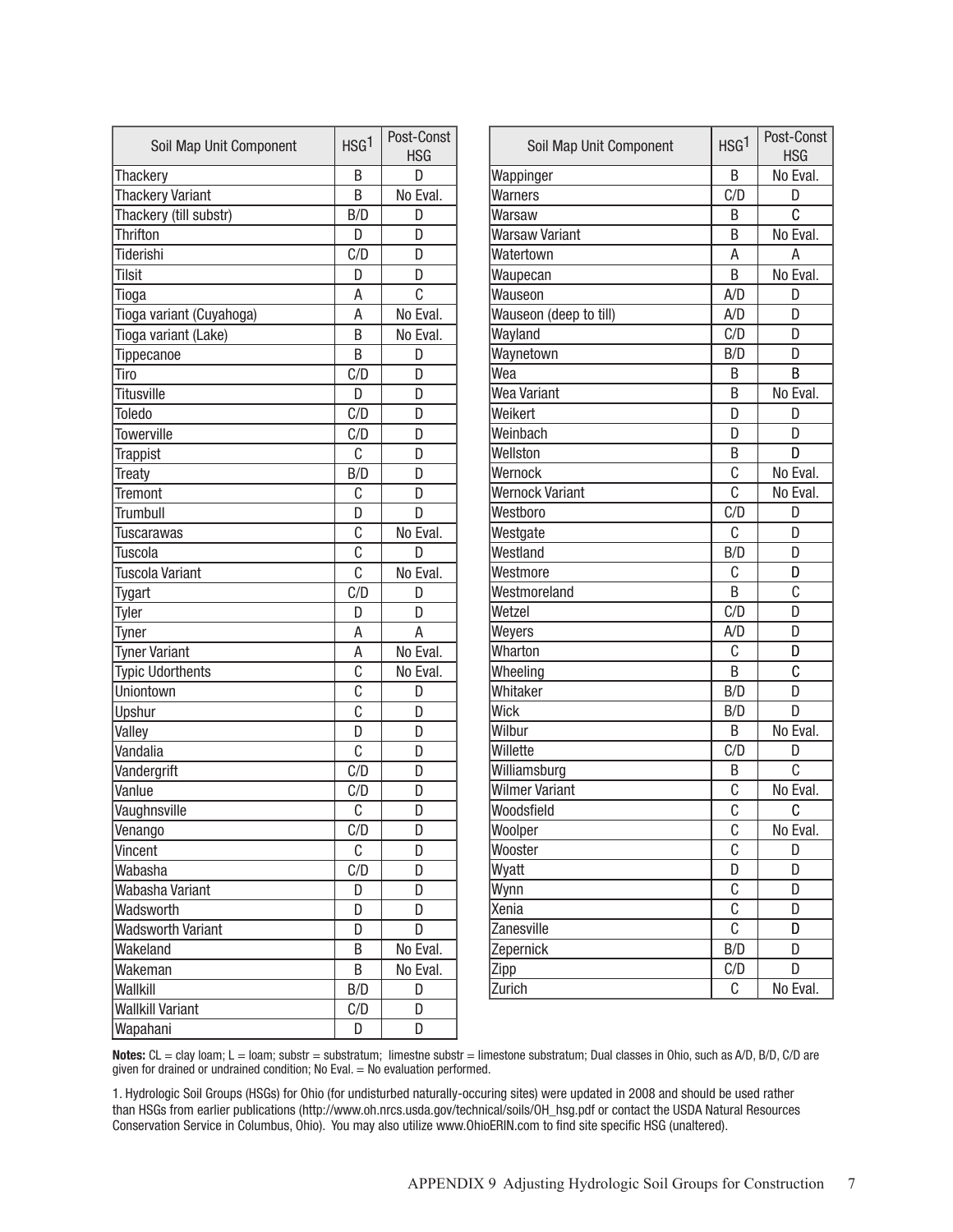## Hydrologic Soil Groups for Post-construction Soils

## **Overview**

Hydrologic soil groups were created as a simple means to categorize inherent soil runoff potential and are commonly used to assign an appropriate Curve Number (CN) for hydrologic modeling purposes. Soil types have been assigned to hydrologic soil groups (HSG) in soil survey publications. In Ohio the HSGs are based on undisturbed, naturally occurring soils in an agricultural field or woodland setting. Soils properties at development sites are often changed dramatically by construction practices. Topsoil is removed, soil profiles are truncated or covered by grading activities, and exposed surfaces are compacted by heavy equipment traffic. The runoff potential is significantly impacted by these changes to the soil. This project predicts changes to HSG for soils that are altered by standard construction practices by applying the HSG criteria to modeled post-construction soil profiles.

Data for soil horizons from the USDA National Soil Information System (NASIS<sup>1</sup>) database were used to represent pre-construction profiles. From soil series with  $HSG = A$ , B or C, 150 soil series of significant extent in Ohio were selected for evaluation. A representative component was selected from official data sets for each series from commonly occurring map units. The standard construction practices were defined as: the removal of 18 inches of soil material from the top of the soil profile and the compaction of the zone from 0 to 6 inches at the new surface. To mirror the impact of the construction practices, layer depths in the component soil moisture table data were adjusted to reflect the removal of 18 inches (46 cm.) of soil. Similar adjustments were made to layer depths for the component soil moisture (water table) table and the component restrictions (impermeable layers) table. At the new surface, the top 6-inch (15 cm.) layer was modified in the component horizon table to show changes in infiltration caused by compaction at the surface. The USDA SPAW<sup>2</sup> tool was used to populate infiltration rates for the compacted soils utilizing pedon transfer functions. A report generator in NASIS was programmed to assign HSG criteria to each component. A comparison of the model's pre-construction to post-construction HSG values showed that most soils are downgraded by 1 or 2 HSG classes as a result of standard construction practices.

## **Methods**

To calculate post-construction HSG, standard construction practices were defined as: the removal of 18 inches of soil material from the top of the soil profile and the compaction of the zone from 0 to 6 inches at the new surface.

In 2008, USDA-NRCS soil scientists in Ohio revised the HSG assigned to soil map unit data in their NASIS database. HSG were revised because of changes to Part 630 Chapter 7 of the National Engineering Handbook. Criteria for assignment of HSG was revised in Chapter 7. The published data had been compiled from manual calculations of soil profile data for each map unit. The previously published HSGs were computed on a component (soil series) basis, with representative groups based on the series typical pedon description and Soil Interpretation Record (old Soil 5 form) depths. For the revi-

<sup>1</sup> Information regarding the USDA National Soil Information System (NASIS) database is available at http://soils.usda.gov/technical/ nasis/index.html.

<sup>2</sup> SPAW is a daily hydrologic budget model for agricultural fields and ponds developed by Dr. Keith Saxton, USDA-ARS (retired). This model includes a Soil Water Characteristics Hydraulic Properties Calculator, a program developed by Saxton and Dr. Walter Rawls USDA-ARS (retired) that can be used to estimate soil water tension, conductivity and water holding capability based on soil texture, organic matter, gravel content, salinity, and compaction. The model is available at: http://hydrolab.arsusda.gov/SPAW/Index.htm (site last updated on Oct 29, 2009).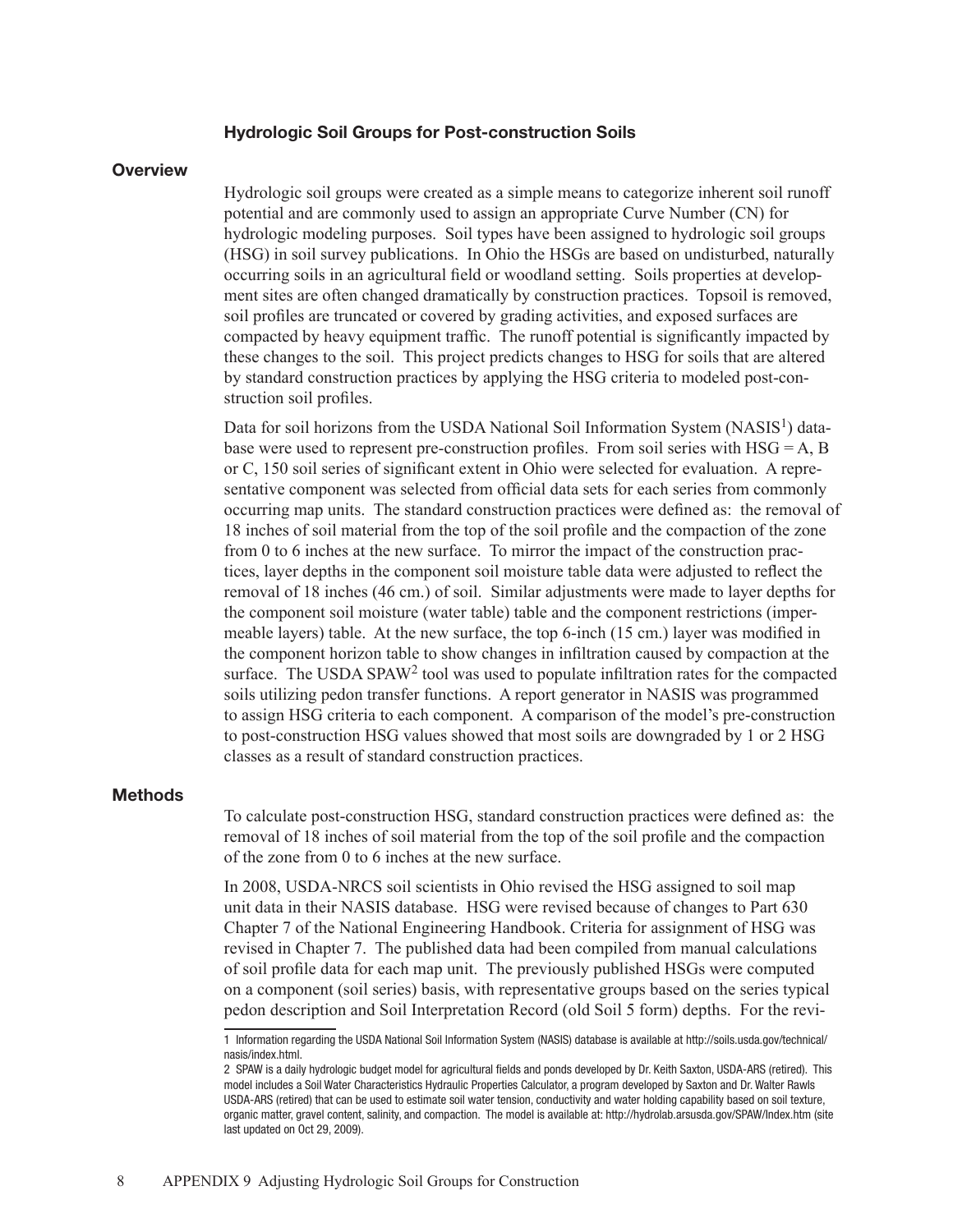sion, they used a report generator that calculated HSGs from published soil layer data. A large number of map units had different groups when calculated with the report generator than what had been published in the official data set. The report generator, which uses the criteria from Chapter 7 of Part 630 NEH, is run on soil map units, not components (series). Because of variation in depth to restrictive features, similar map units could receive different HSG by using the report generator. The differences in HSGs were due to changes in criteria in addition to variations between map units of the same component. In 2008 and 2009, NRCS edited their official data to show the revised HSG values. From the revised HSG values, soil components (series) with  $HSG = A$ , B or C, 150 soil series of significant extent in Ohio were selected for evaluation.

Soil component data is published by county soil survey areas in Ohio. To reflect regional variations in soil properties for a single named component, each county's component data set is unique for the occurrence of that soil type in that county – and in some counties, the component data is unique for each occurrence in a map unit. For a single component soil type named, the statewide database may contain a few, several or many unique data sets. An effort was made to select a representative component data set for each component by reviewing map unit characteristics. Map unit extent and distribution was evaluated. Preference was given to map units with larger acreage and to map units centrally located to the geographic distribution.

Layer depths in the component horizon (CH) table data were adjusted to reflect the removal of 18 inches (46 cm.) of soil. Any layer where bottom depth is less than or equal to 46 cm was deleted. Any layer where the bottom depth was greater than 46 cm and the top depth was less than 46 cm, the top depth was set at 0 cm. and 46 cm. was subtracted from the bottom depth. If the resulting layer was less than 6 cm. thick, it was deleted and the top depth of the next lowest layer was set at 0 cm. Where top depth greater than 46 cm, 46 cm was subtracted from both top and bottom depth.

The depth of two soil features that influence HSG are tracked independently of the CH table: soil water tables and soil restrictive features. Depth to soil water tables is stored in the component soil moisture (CSM) table and depth to restrictive features is stored in the component restrictions (CR) table. In both tables, top and bottom layer depths for all layers were edited by subtracting 46 cm, and values less than 0 cm edited as 0 cm.

Layer depths and Ksat values in the CH table data were adjusted to reflect creation of a 6 in. (15 cm.) zone of compacted surface during construction. If the thickness of the surface layer of the cut-soil was less than or equal to 25 cm the entire layer was used to represent the compacted zone. If it was greater than 25 cm, the upper 15 cm was replicated and modified to show compaction. The surface layer of the cut soil was copied and pasted above the original layer. The depths of the pasted layer were set at top equal to 0 cm and bottom equal to 15 cm. The top depth for the copied layer was set at top equal to 15 cm.

The USDA-ARS pedon transfer function tool 'SPAW' was used to calculate the Ksat values for the compacted surface. Ksat low range values were calculated using high clay percent and low sand percent and gravel percent; and conversely Ksat high values were calculated using low clay percent and high sand and gravel percent. Organic matter and salinity were assumed to be 0 percent. The compaction level was set at 'dense' resulting in a 110 percent compaction value.

Data used in the post-construction calculations for HSG values can be viewed in NASIS.